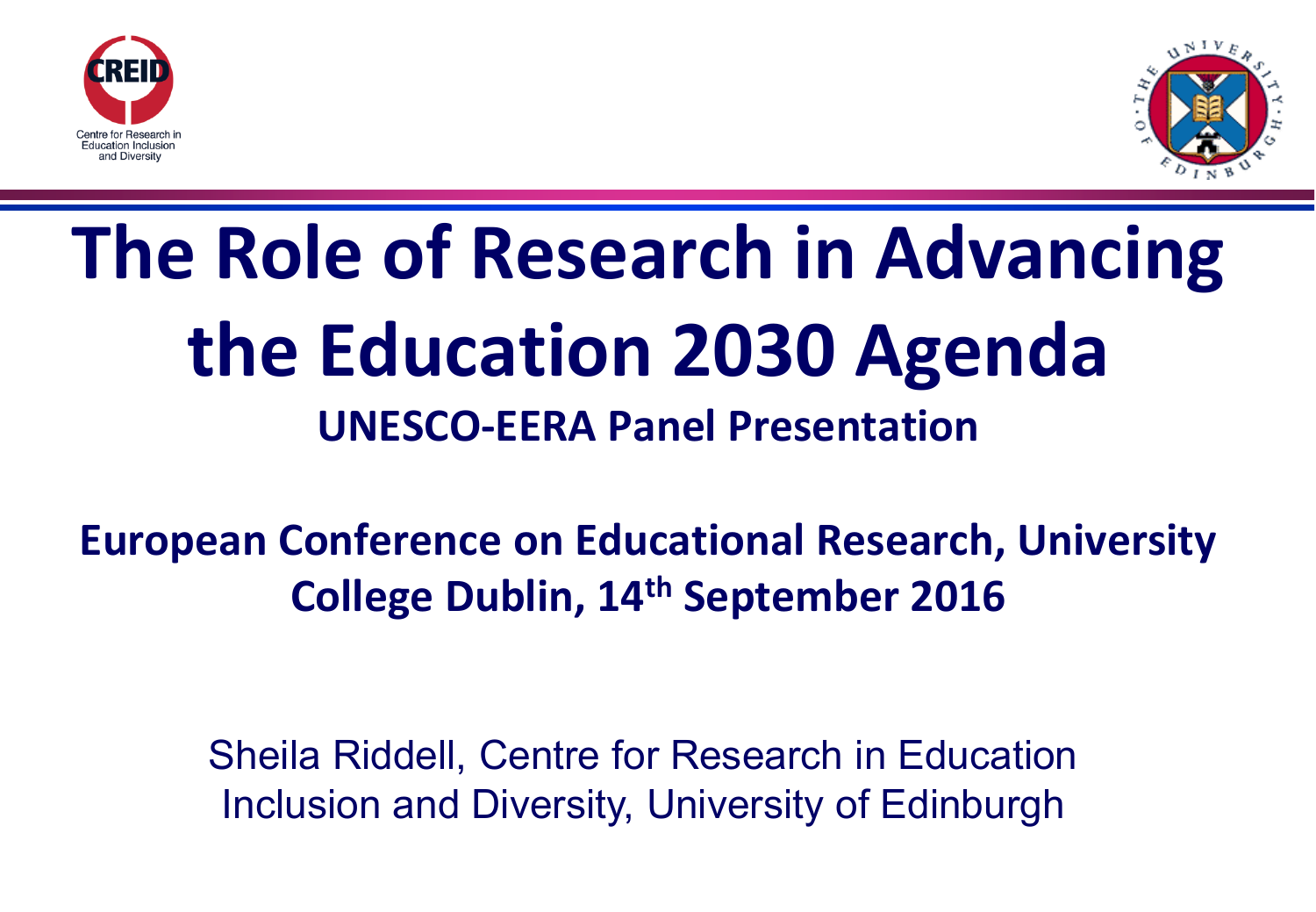

# **Overview: Focus of presentation**

- **Incheon Declaration and Framework for Action** acknowledged that, by 2015, some progress made in relation to creation of more inclusive systems of education and lifelong learning.
- This brief presentation focuses on position of people with special educational needs and disabilities – particularly likely to become members of 'precariat'.
- Data presented largely relate to European experience – but different challenges arise in developed and developing world.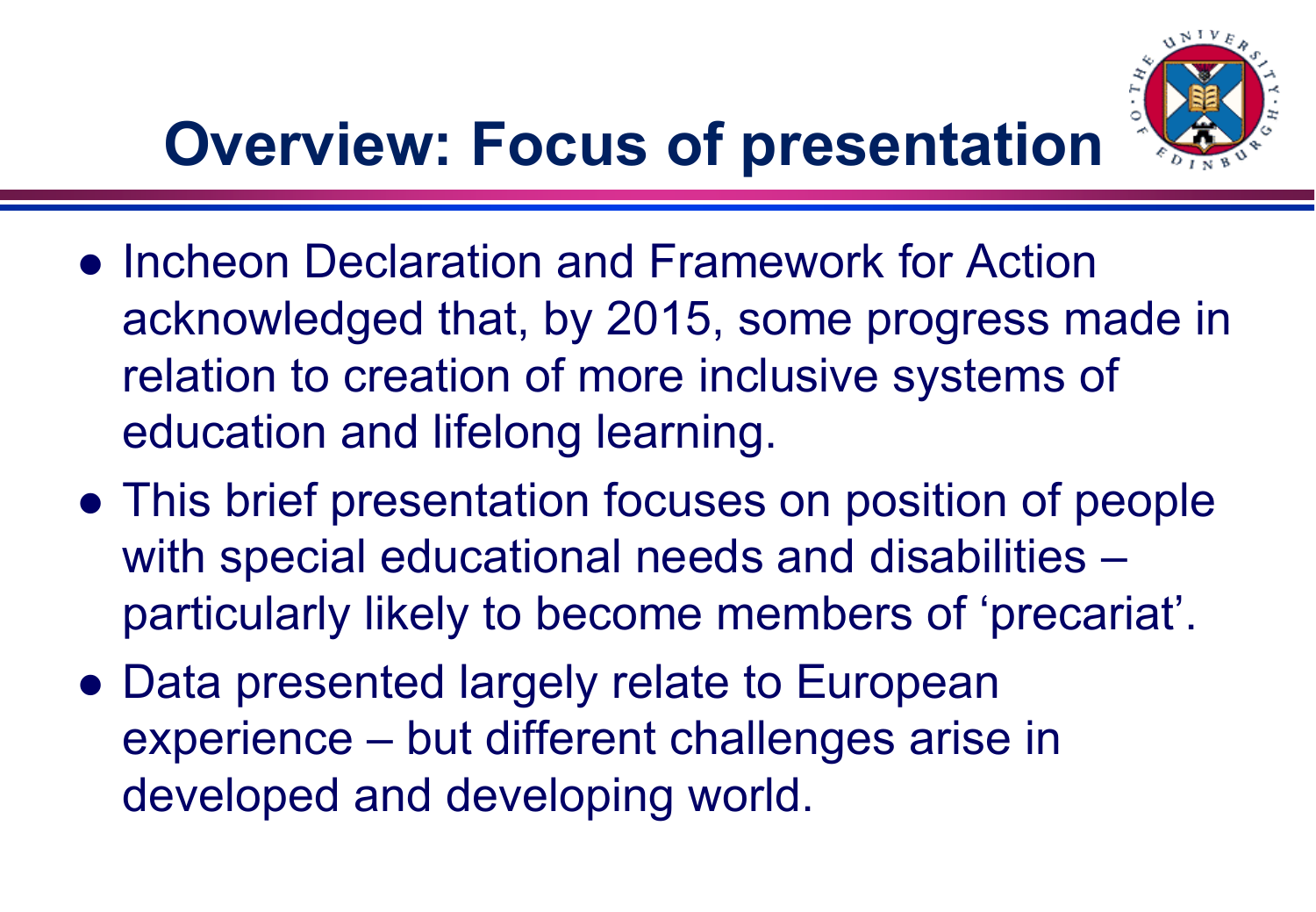# **Position of disabled people: wider context**



- Disabled people particularly adversely affected by 2008 economic crisis and growth of the 'precariat' – those living insecure lives at the social margins.
- Developed economies characterised by growing inequality knowledge economy has lead to 'skill-biased technological growth'.
- Particular economic problems for those with few of no qualifications significant overlap with those with SEND, who are often forgotten in official statistics & policy statements.
- Disabled people also principal victims of welfare retrenchment and 'sanctionbacked activation' advocated by bodies such as OECD & EU.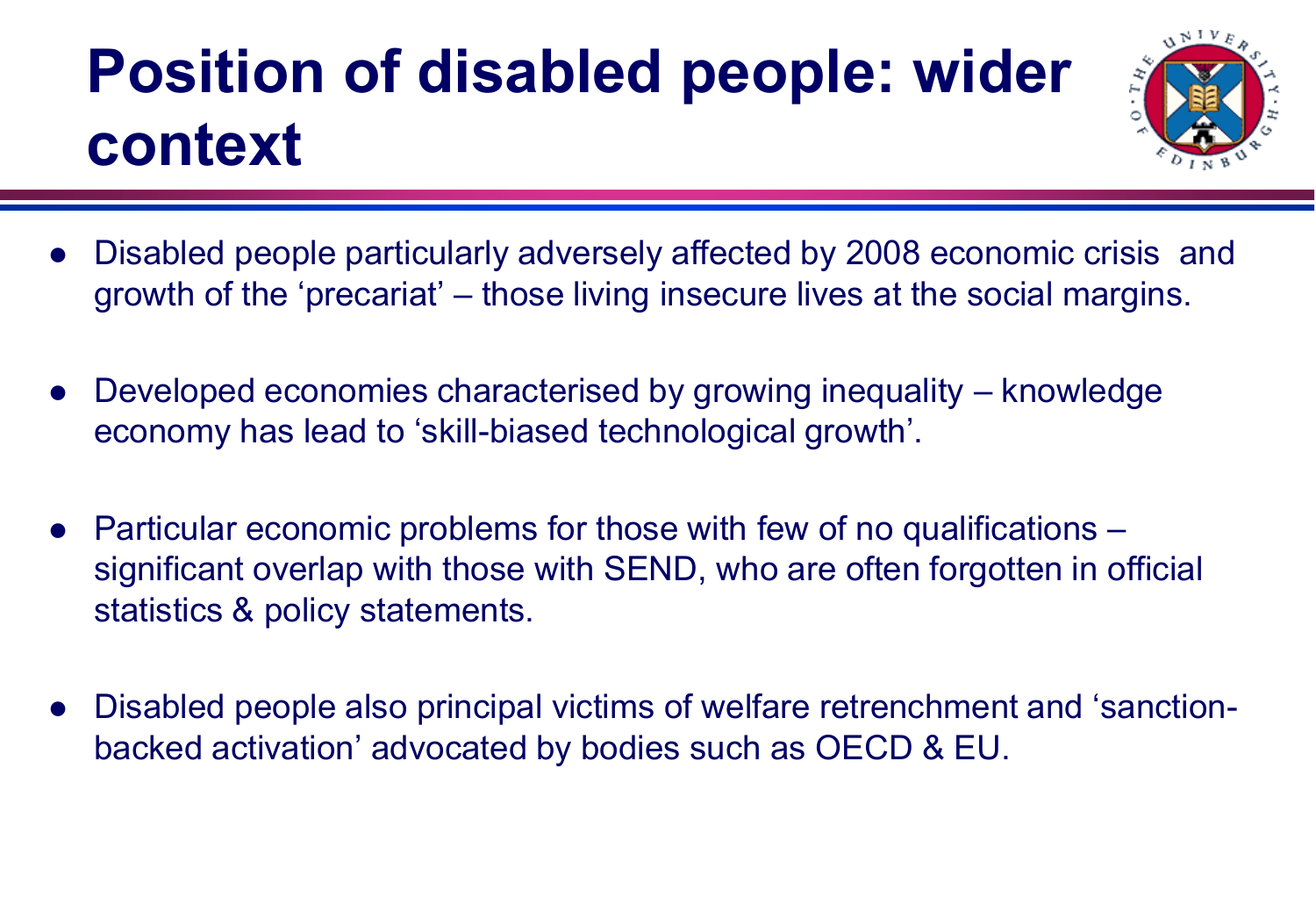# **Importance of inter-sectional research**



- Sociologists focus on way in which social class structure shapes access to various forms of capital and hence individual and group life chances.
- Social class determines not only access to economic resources, but also 'the structure of feeling' (Williams, 1977).
- From 1970s onwards, growing recognition of importance of other social variables – particularly gender, disability, ethnicity and religion , and their intersection with social class.
- Most research, including analysis of administrative data, adopts a 'silo' approach.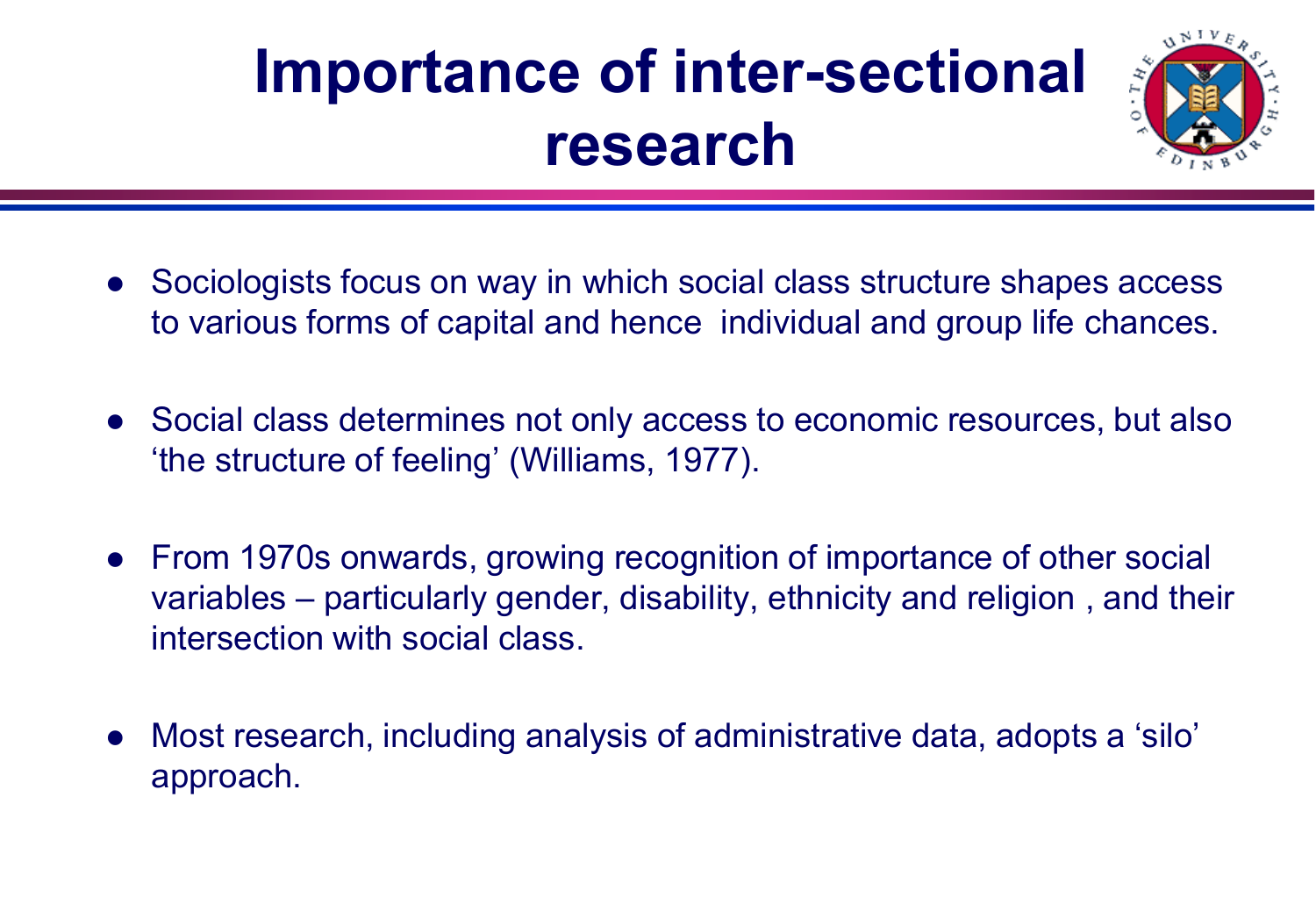

#### Examples of administrative data analysis which takes into account broad range of variables – most importantly links between social class and special educational needs/disability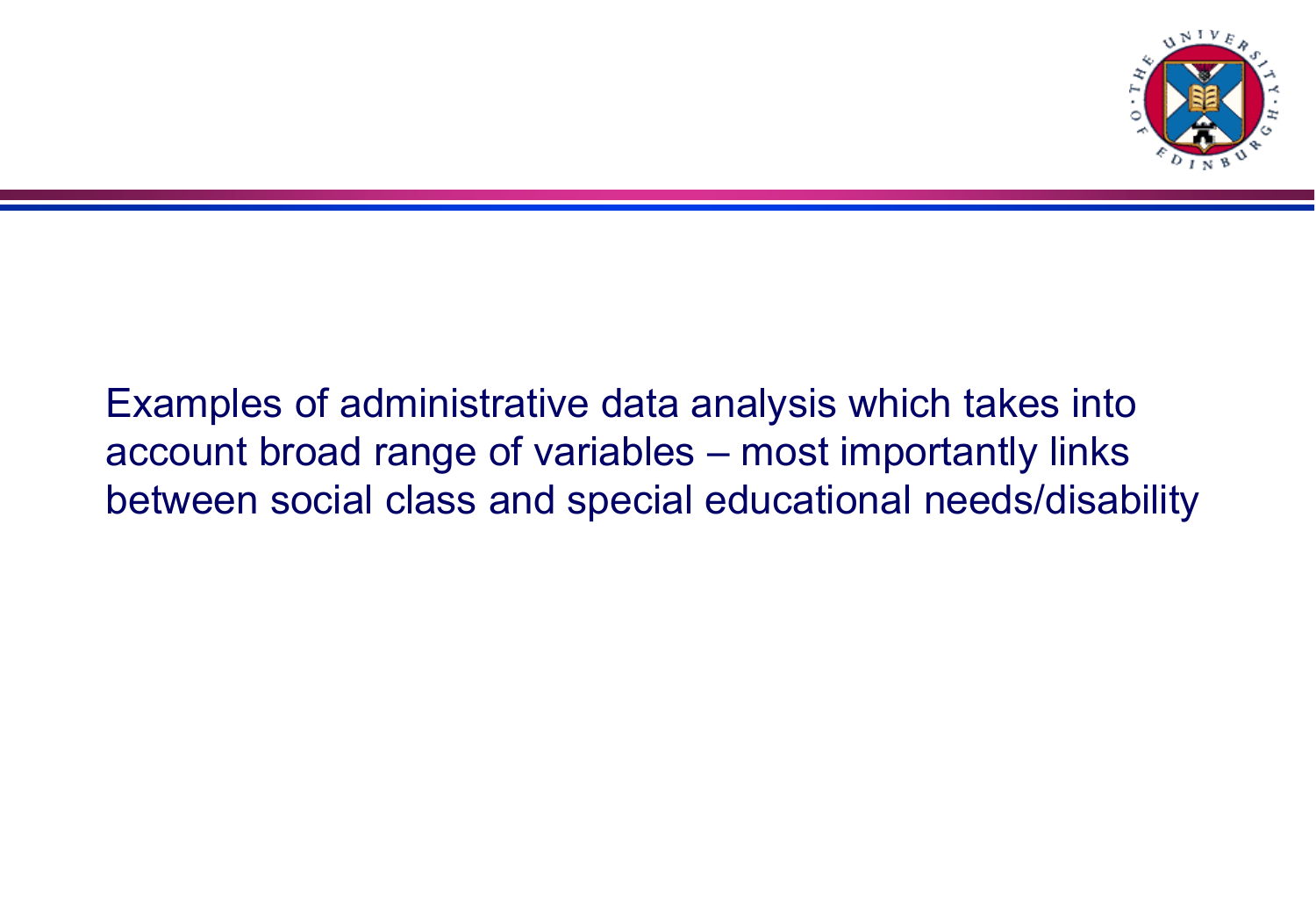## **Strong association between social deprivation and educational attainment – similar pattern for deaf pupils whose overall attainment is lower**



**Figure 2 Mean tariff scores of deaf pupils and general pupil population at the end of lower secondary by SIMD**



Source. *Arendt et al., 2013.*

- *1. SIMD quintile ranking is used as an indicator of socio-economic status.*
- 2. Mean tariff scores are based on weighted averages between 2004 and 2010.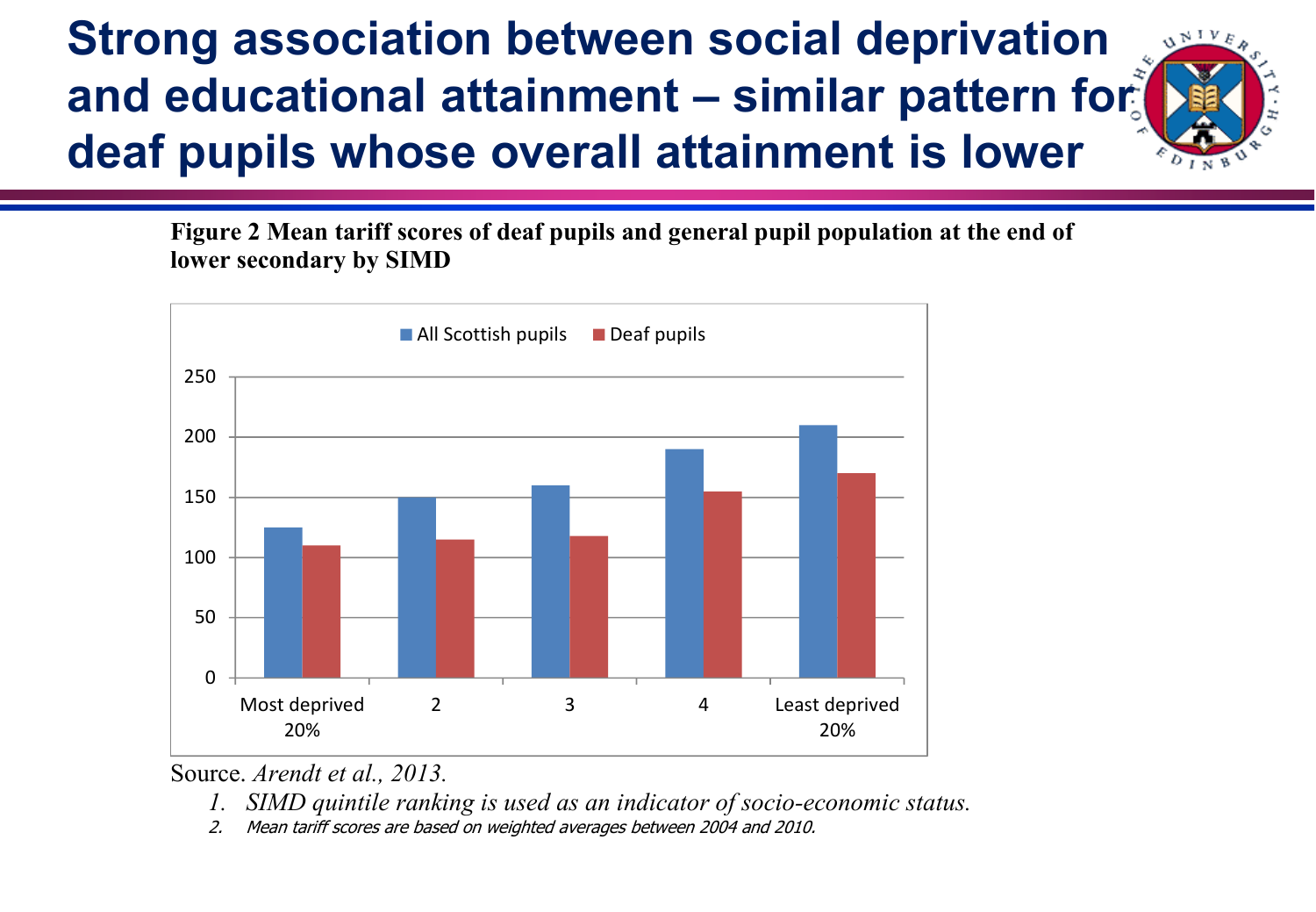### **Marked growth in certain categories of difficulty,**  $\frac{S^{N+V_{E}}}{S^{N+V_{E}}}$ **particularly SEBD (rate per 1,000 pupils) plus increase in categories used**

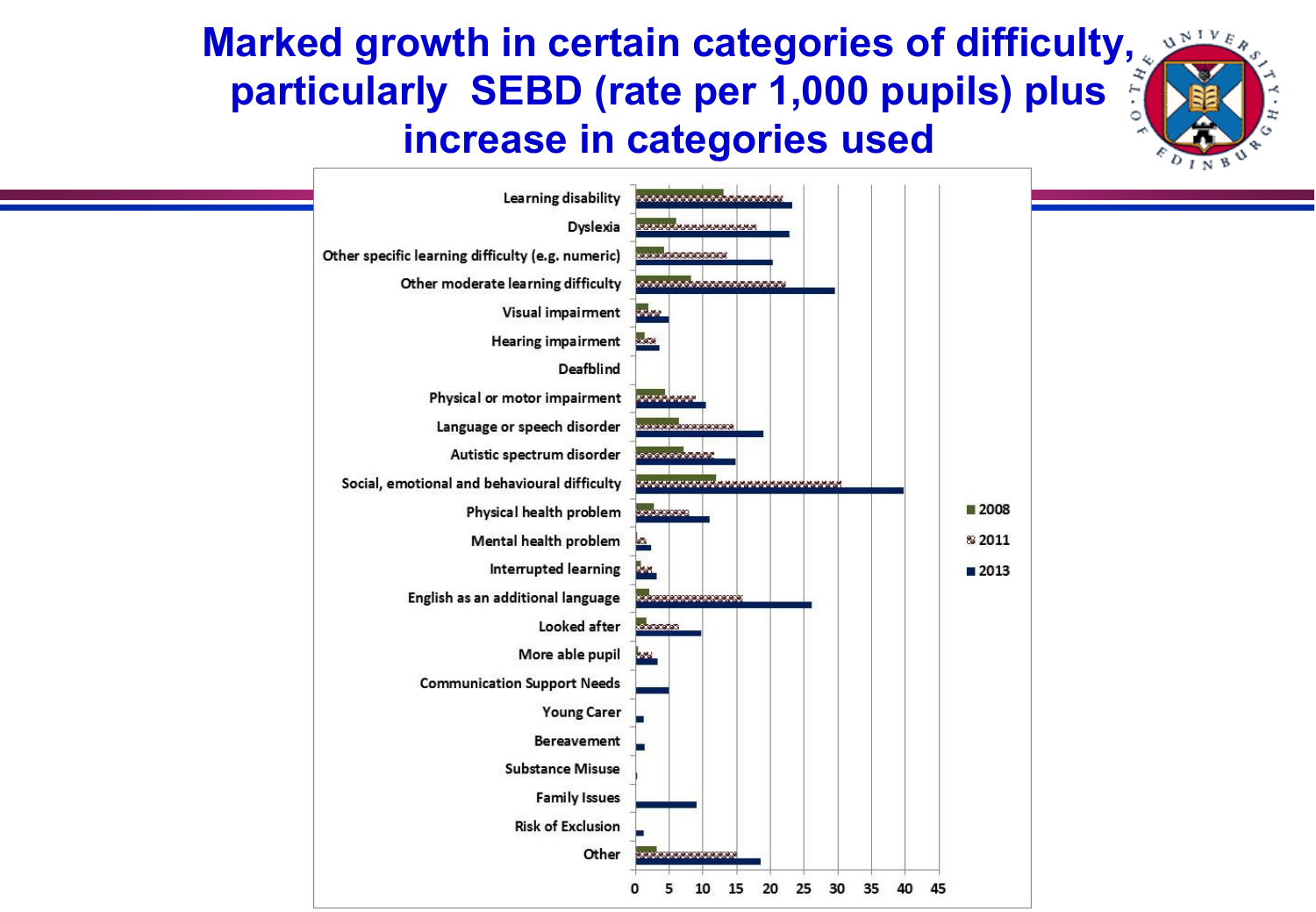

**Certain categories associated strongly with social deprivation – particularly SEBD (the most stigmatising)**

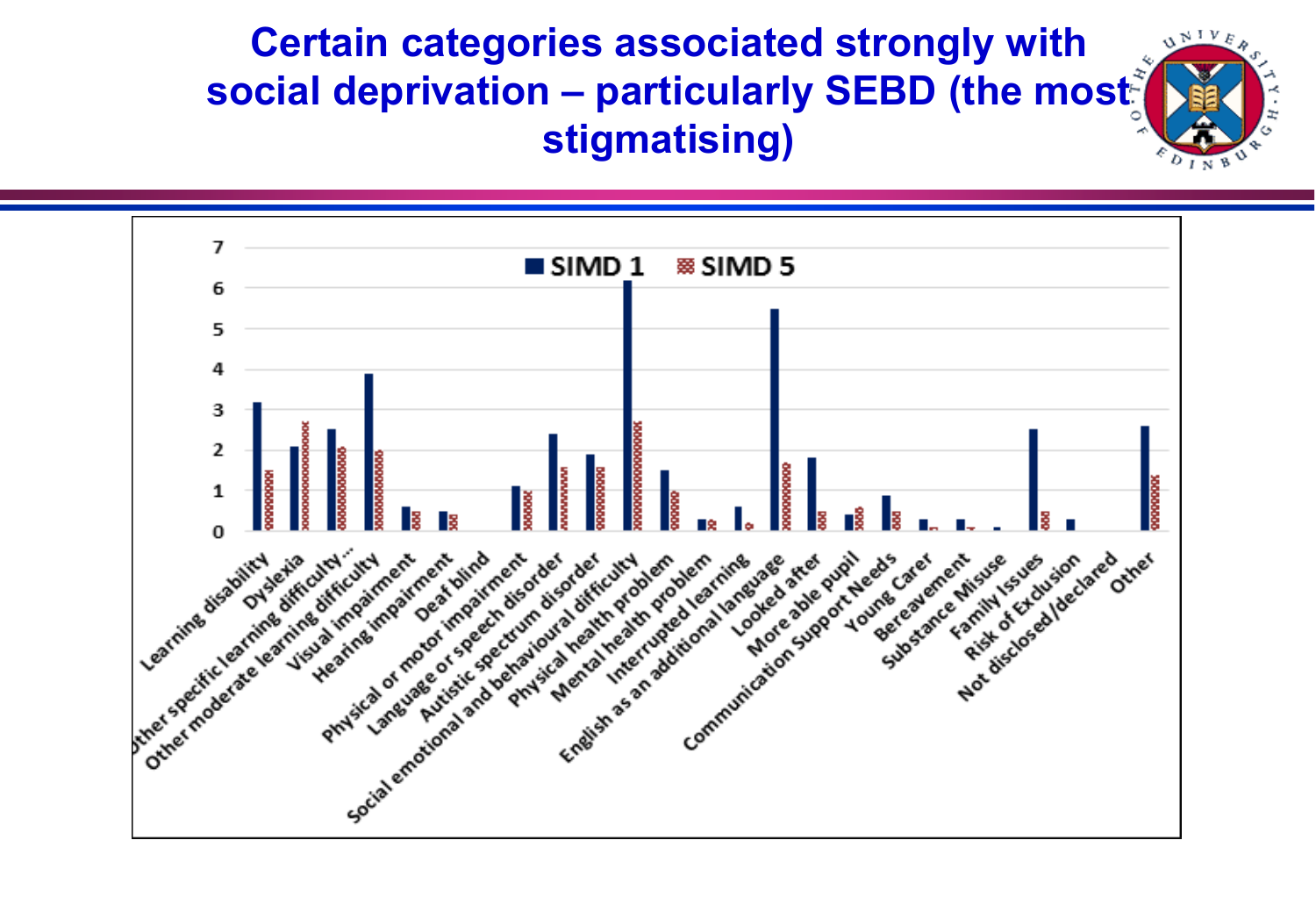## **Post-school destinations reflect prior attainment – and social class differences. Comparison of deaf and hearing pupils.**



**Figure 3: Destinations of Scottish school leavers with no support needs and leavers with hearing impairment, as percentage of all leavers in each group, 2011/12**



#### SOURCE: ATTAINMENT AND LEAVER DESTINATIONS, SUPPLEMENTARY DATA. SCOTTISH GOVERNMENT (2013)

- 1. Where data are not disclosed due to low numbers (below 5) we have allowed for two pupils in order to show that some pupils achieved qualifications at a particular level.
- 2. There were no hearing-impaired school leavers in Activity Agreements and Voluntary Work, and these categories were not included in the figure.
- 3. Because of undisclosed figures and rounding up of percentages, numbers may not add up to 100%.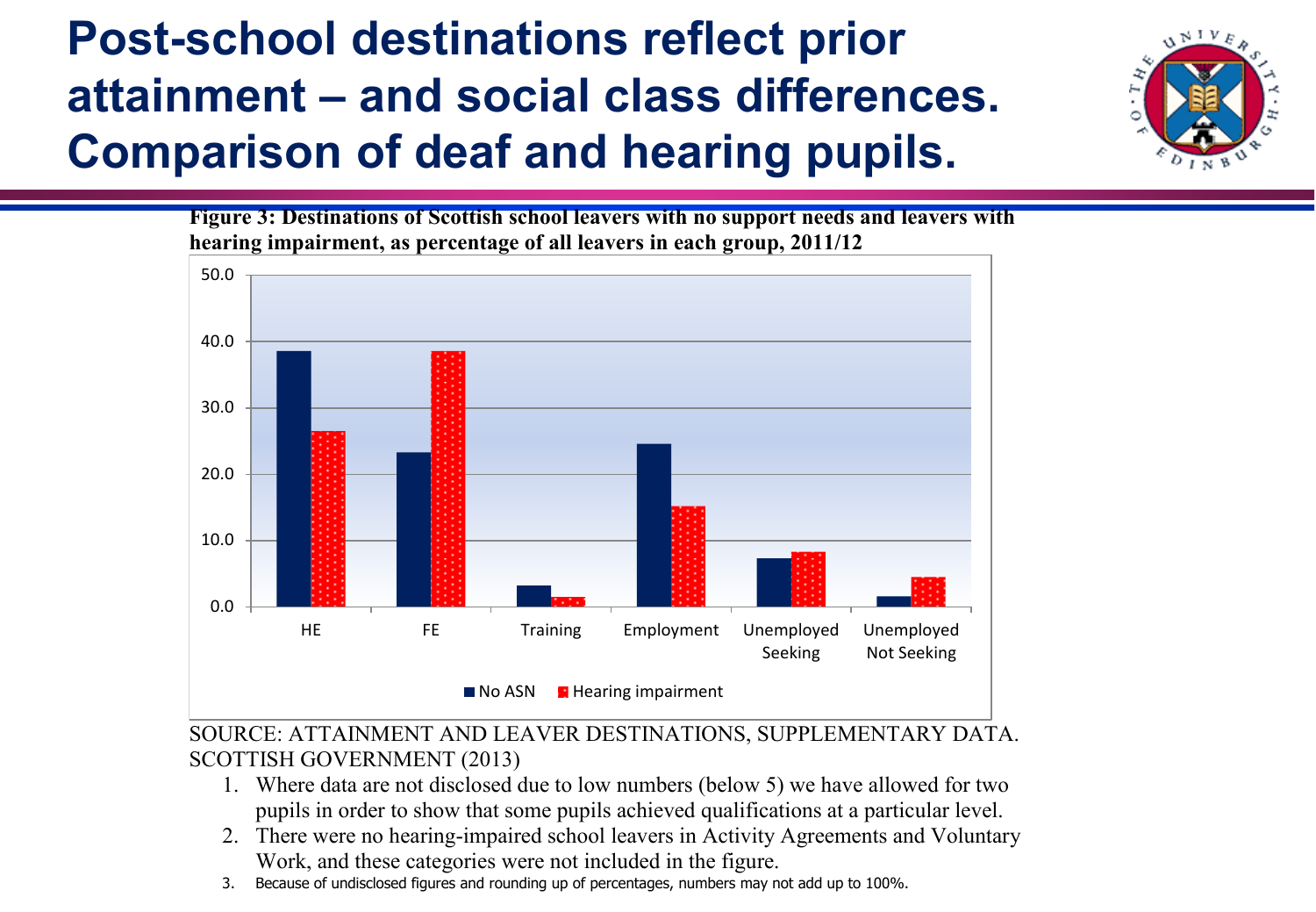#### **Growing impact of education on life chances – in early 2000s,only 38% of disabled people with no qualifications in employment, c.f. 77% in early 1970s**



 $U^{\text{NIV}}_{\text{R}}$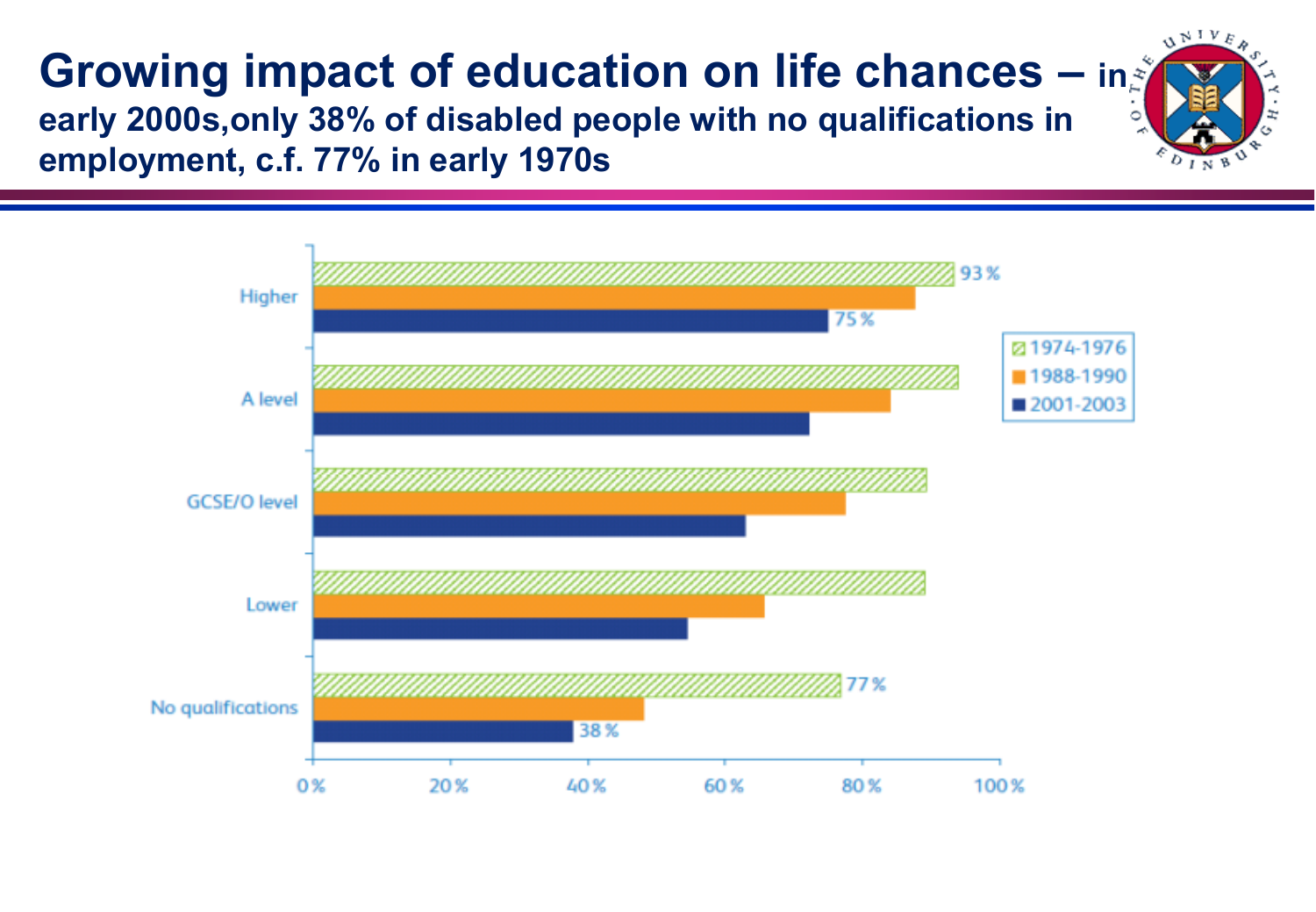## **Graduate labour market – no differences in outcomes between deaf young people & others**



**Figure 5: Destinations of D/HH graduates, compared to disabled and non-disabled graduates, as percentage of all graduates in each group, 2009/10**



*SOURCE: WHAT HAPPENS NEXT? AGCAS DISABILITY TASK GROUP (2012)*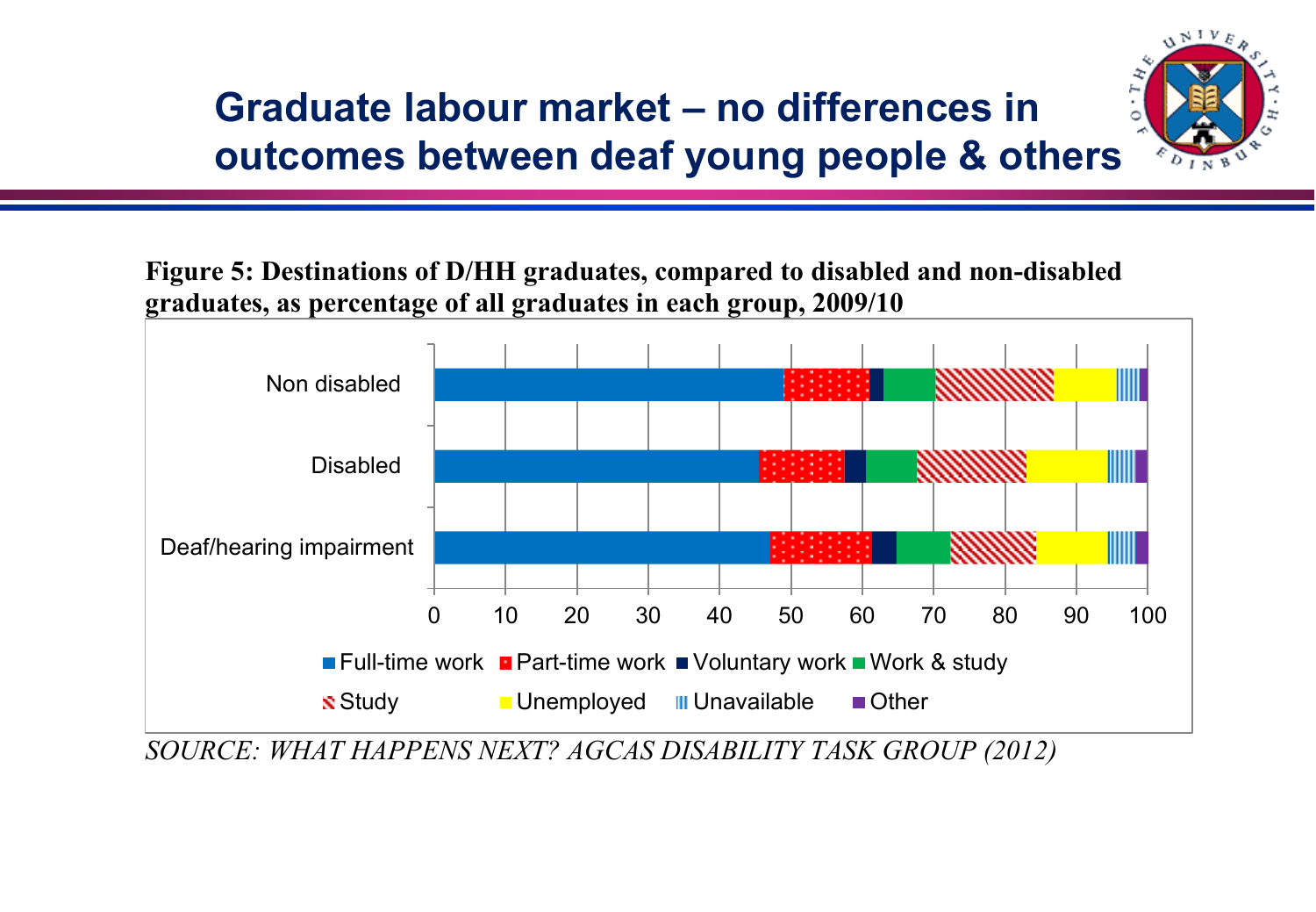

Analysis of administrative and survey data important – but research also needed on subjective experiences of people with special educational needs and disabilities at different points in the life-course, to identify supporting and disabling factors.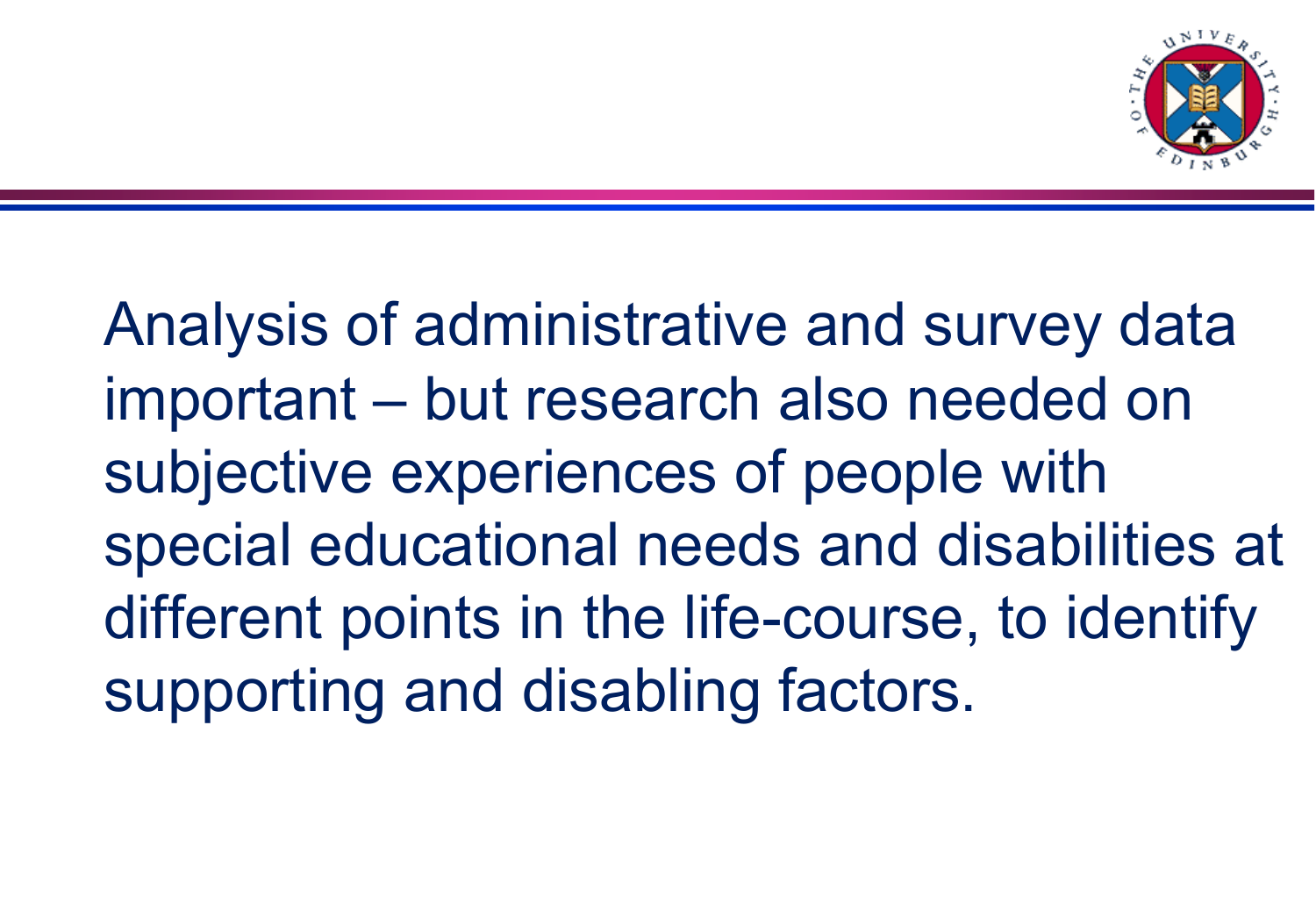

## **Conclusions**

- People with special educational needs and disabilities have poorer school and post-school outcomes than their non-disabled peers.
- School qualifications and post-school outcomes strongly associated with socio-economic status.
- Those with higher qualifications have relatively good employment outcomes – but not immune from discrimination.
- Need for further quantitative and qualitative trans-national research focusing specifically on life-course experiences and transitions, adopting an inter-sectional approach.